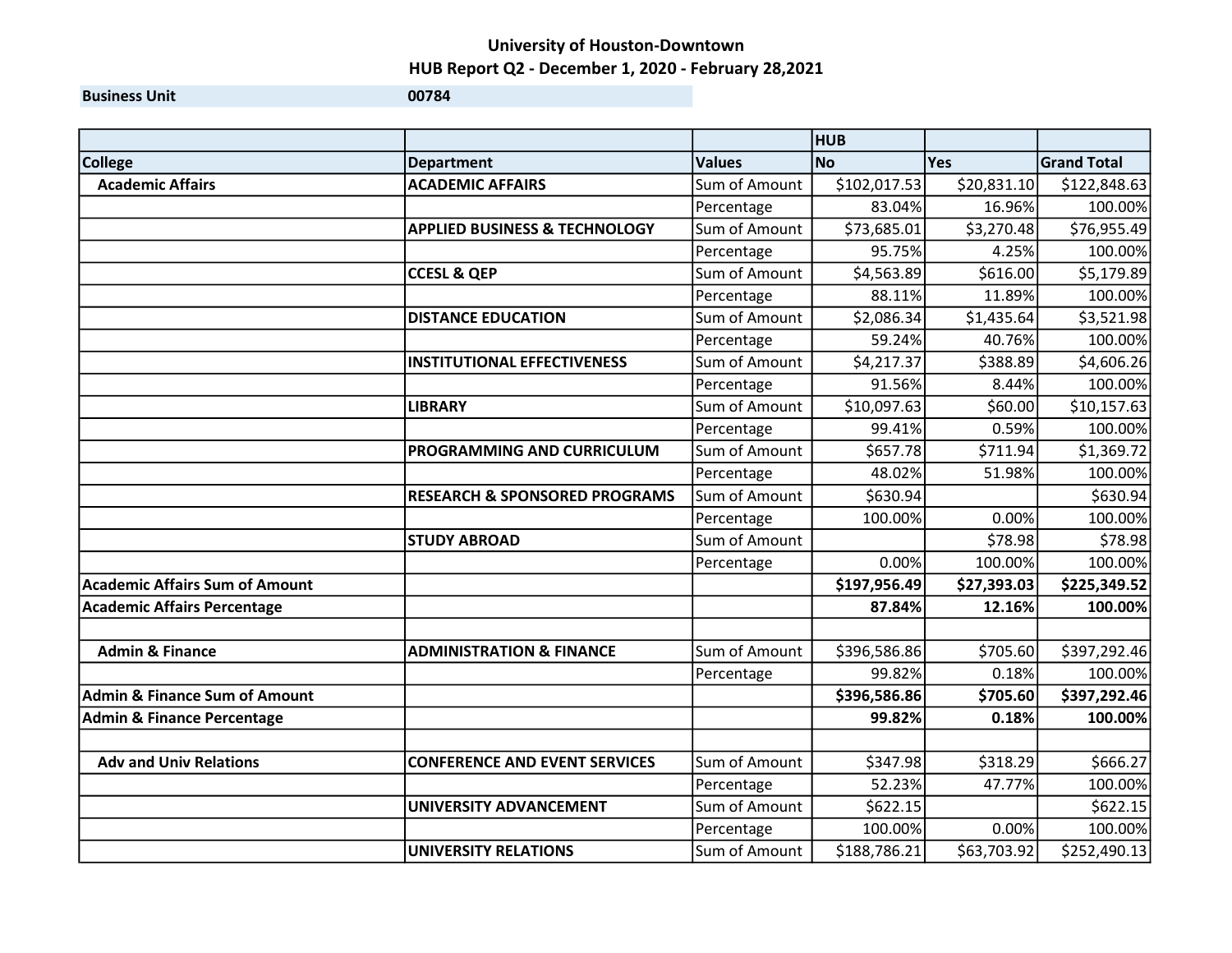## University of Houston-Downtown HUB Report Q2 - December 1, 2020 - February 28,2021

| <b>Adv and Univ Relations</b>                      | <b>UNIVERSITY RELATIONS</b>               | Percentage    | 74.77%       | 25.23%      | 100.00%      |
|----------------------------------------------------|-------------------------------------------|---------------|--------------|-------------|--------------|
| Adv and Univ Relations Sum of Amount               |                                           |               | \$189,756.34 | \$64,022.21 | \$253,778.55 |
| <b>Adv and Univ Relations Percentage</b>           |                                           |               | 74.77%       | 25.23%      | 100.00%      |
|                                                    |                                           |               |              |             |              |
| <b>Budget Procur &amp; Contracts</b>               | <b>BUDGET PROCUR &amp; CONTRACTS</b>      | Sum of Amount | \$304.00     | \$431.63    | \$735.63     |
|                                                    |                                           | Percentage    | 41.33%       | 58.67%      | 100.00%      |
| <b>Budget Procur &amp; Contracts Sum of Amount</b> |                                           |               | \$304.00     | \$431.63    | \$735.63     |
| <b>Budget Procur &amp; Contracts Percentage</b>    |                                           |               | 41.33%       | 58.67%      | 100.00%      |
|                                                    |                                           |               |              |             |              |
| <b>Business Affairs</b>                            | <b>BUSINESS AFFAIRS</b>                   | Sum of Amount | \$3,170.47   | \$528.04    | \$3,698.51   |
|                                                    |                                           | Percentage    | 85.72%       | 14.28%      | 100.00%      |
| <b>Business Affairs Sum of Amount</b>              |                                           |               | \$3,170.47   | \$528.04    | \$3,698.51   |
| <b>Business Affairs Percentage</b>                 |                                           |               | 85.72%       | 14.28%      | 100.00%      |
|                                                    |                                           |               |              |             |              |
| <b>CHSS</b>                                        | <b>ARTS &amp; COMMUNICATION</b>           | Sum of Amount | \$8,836.43   | \$1,266.35  | \$10,102.78  |
|                                                    |                                           | Percentage    | 87.47%       | 12.53%      | 100.00%      |
|                                                    | <b>COLLEGE OF HUMANITIES &amp; SOC SC</b> | Sum of Amount | \$24,824.70  | \$1,968.74  | \$26,793.44  |
|                                                    |                                           | Percentage    | 92.65%       | 7.35%       | 100.00%      |
|                                                    | <b>ENGLISH</b>                            | Sum of Amount | \$17,717.37  | \$2,620.01  | \$20,337.38  |
|                                                    |                                           | Percentage    | 87.12%       | 12.88%      | 100.00%      |
|                                                    | <b>GALLERY</b>                            | Sum of Amount | \$980.45     |             | \$980.45     |
|                                                    |                                           | Percentage    | 100.00%      | 0.00%       | 100.00%      |
|                                                    | HISTORY, HUMANITIES & LANGUAGES           | Sum of Amount | \$5,151.38   | \$2,826.43  | \$7,977.81   |
|                                                    |                                           | Percentage    | 64.57%       | 35.43%      | 100.00%      |
|                                                    | <b>SOCIAL SCIENCES</b>                    | Sum of Amount | \$8,927.96   | \$192.18    | \$9,120.14   |
|                                                    |                                           | Percentage    | 97.89%       | 2.11%       | 100.00%      |
| <b>CHSS Sum of Amount</b>                          |                                           |               | \$66,438.29  | \$8,873.71  | \$75,312.00  |
| <b>CHSS Percentage</b>                             |                                           |               | 88.22%       | 11.78%      | 100.00%      |
|                                                    |                                           |               |              |             |              |
| <b>CPS</b>                                         | <b>COLLEGE OF PUBLIC SERVICE</b>          | Sum of Amount | \$13,609.90  | \$30.00     | \$13,639.90  |
|                                                    |                                           | Percentage    | 99.78%       | 0.22%       | 100.00%      |
|                                                    | <b>CRIMINAL JUSTICE</b>                   | Sum of Amount | \$4,573.36   | \$108.15    | \$4,681.51   |
|                                                    |                                           | Percentage    | 97.69%       | 2.31%       | 100.00%      |
|                                                    | <b>CRIMINAL JUSTICE CENTER</b>            | Sum of Amount | \$11,358.76  |             | \$11,358.76  |
|                                                    |                                           | Percentage    | 100.00%      | 0.00%       | 100.00%      |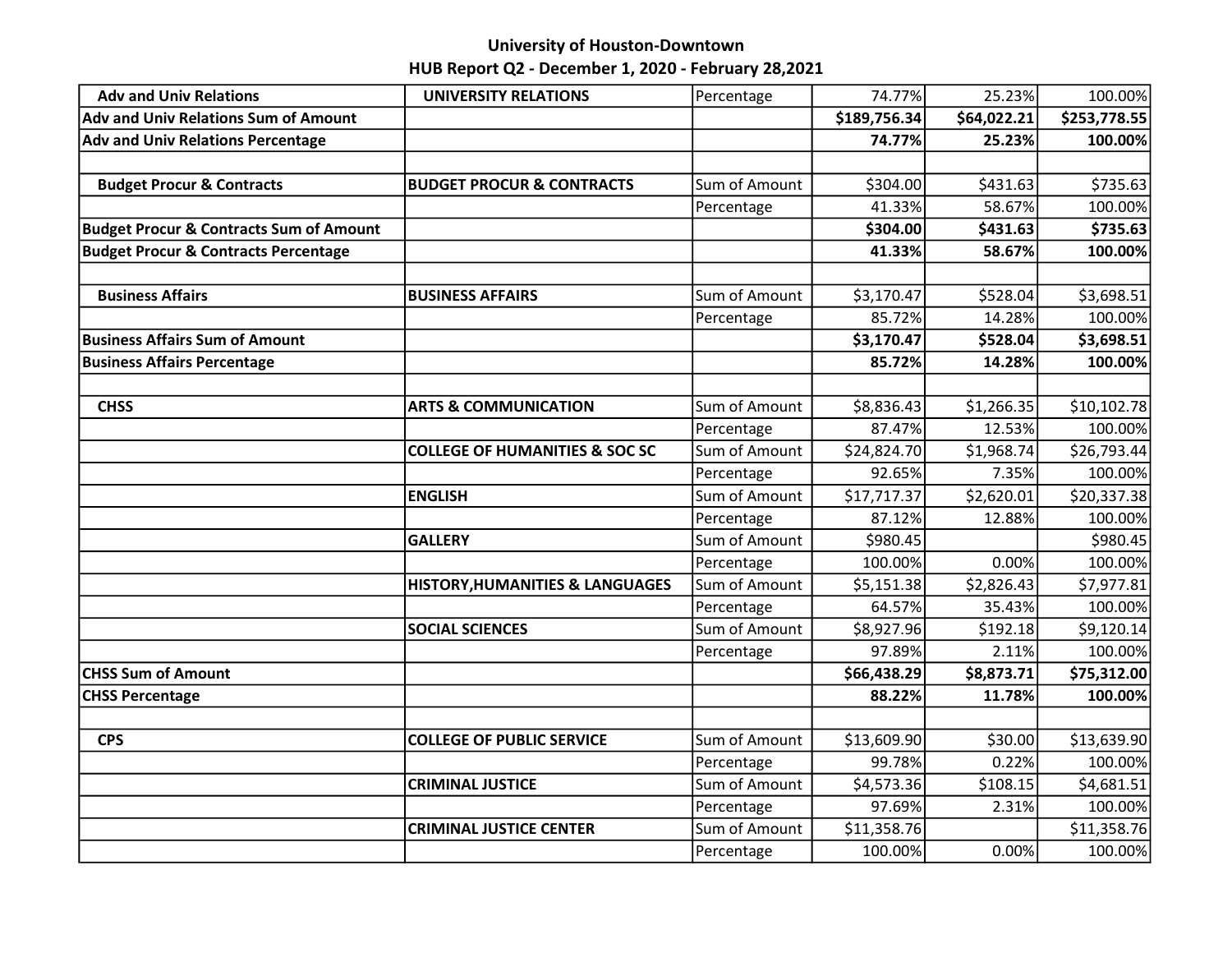### University of Houston-Downtown

# HUB Report Q2 - December 1, 2020 - February 28,2021

| <b>CPS</b>                   | <b>CTR PUBLIC SERV&amp;COMM RESEARCH</b>  | Sum of Amount | \$1,800.00  |             | \$1,800.00   |
|------------------------------|-------------------------------------------|---------------|-------------|-------------|--------------|
|                              |                                           | Percentage    | 100.00%     | 0.00%       | 100.00%      |
|                              | <b>SOCIAL WORK</b>                        | Sum of Amount | \$672.00    | \$104.38    | \$776.38     |
|                              |                                           | Percentage    | 86.56%      | 13.44%      | 100.00%      |
|                              | <b>URBAN EDUCATION</b>                    | Sum of Amount | \$18,609.44 |             | \$18,609.44  |
|                              |                                           | Percentage    | 100.00%     | 0.00%       | 100.00%      |
| <b>CPS Sum of Amount</b>     |                                           |               | \$50,623.46 | \$242.53    | \$50,865.99  |
| <b>CPS Percentage</b>        |                                           |               | 99.52%      | 0.48%       | 100.00%      |
|                              |                                           |               |             |             |              |
| <b>CST</b>                   | <b>COLLEGE OF SCIENCE &amp; TECHNOLOG</b> | Sum of Amount | \$13,511.46 | \$15,995.48 | \$29,506.94  |
|                              |                                           | Percentage    | 45.79%      | 54.21%      | 100.00%      |
|                              | <b>COMP SCI &amp; ENG TECH</b>            | Sum of Amount | \$27,333.91 | \$6,367.17  | \$33,701.08  |
|                              |                                           | Percentage    | 81.11%      | 18.89%      | 100.00%      |
|                              | <b>MATHEMATICS AND STATISTICS</b>         | Sum of Amount | \$3,520.15  |             | \$3,520.15   |
|                              |                                           | Percentage    | 100.00%     | 0.00%       | 100.00%      |
|                              | <b>NATURAL SCIENCES</b>                   | Sum of Amount | \$31,673.12 | \$5,032.08  | \$36,705.20  |
|                              |                                           | Percentage    | 86.29%      | 13.71%      | 100.00%      |
|                              | <b>NURSING</b>                            | Sum of Amount | \$3,754.35  |             | \$3,754.35   |
|                              |                                           | Percentage    | 100.00%     | 0.00%       | 100.00%      |
|                              | <b>SCHOLARS ACADEMY</b>                   | Sum of Amount | \$2,550.38  | \$2,110.43  | \$4,660.81   |
|                              |                                           | Percentage    | 54.72%      | 45.28%      | 100.00%      |
| <b>CST Sum of Amount</b>     |                                           |               | \$82,343.37 | \$29,505.16 | \$111,848.53 |
| <b>CST Percentage</b>        |                                           |               | 73.62%      | 26.38%      | 100.00%      |
|                              |                                           |               |             |             |              |
| <b>Enrollment Management</b> | <b>ENROLLMENT COMMUNICATIONS</b>          | Sum of Amount | \$3,145.58  |             | \$3,145.58   |
|                              |                                           | Percentage    | 100.00%     | 0.00%       | 100.00%      |
|                              | <b>ENROLLMENT MANAGEMENT</b>              | Sum of Amount | \$73,905.35 | \$14,925.28 | \$88,830.63  |
|                              |                                           | Percentage    | 83.20%      | 16.80%      | 100.00%      |
|                              | <b>FINANCIAL AID</b>                      | Sum of Amount | \$1,390.00  | \$150.00    | \$1,540.00   |
|                              |                                           | Percentage    | 90.26%      | 9.74%       | 100.00%      |
|                              | <b>GRADUATE &amp; INTERNATIONAL ADM</b>   | Sum of Amount | \$457.50    |             | \$457.50     |
|                              |                                           | Percentage    | 100.00%     | 0.00%       | 100.00%      |
|                              | <b>REGISTRAR</b>                          | Sum of Amount | \$4,942.05  | \$2,076.80  | \$7,018.85   |
|                              |                                           | Percentage    | 70.41%      | 29.59%      | 100.00%      |
|                              | <b>TESTING</b>                            | Sum of Amount | \$54.55     | \$280.00    | \$334.55     |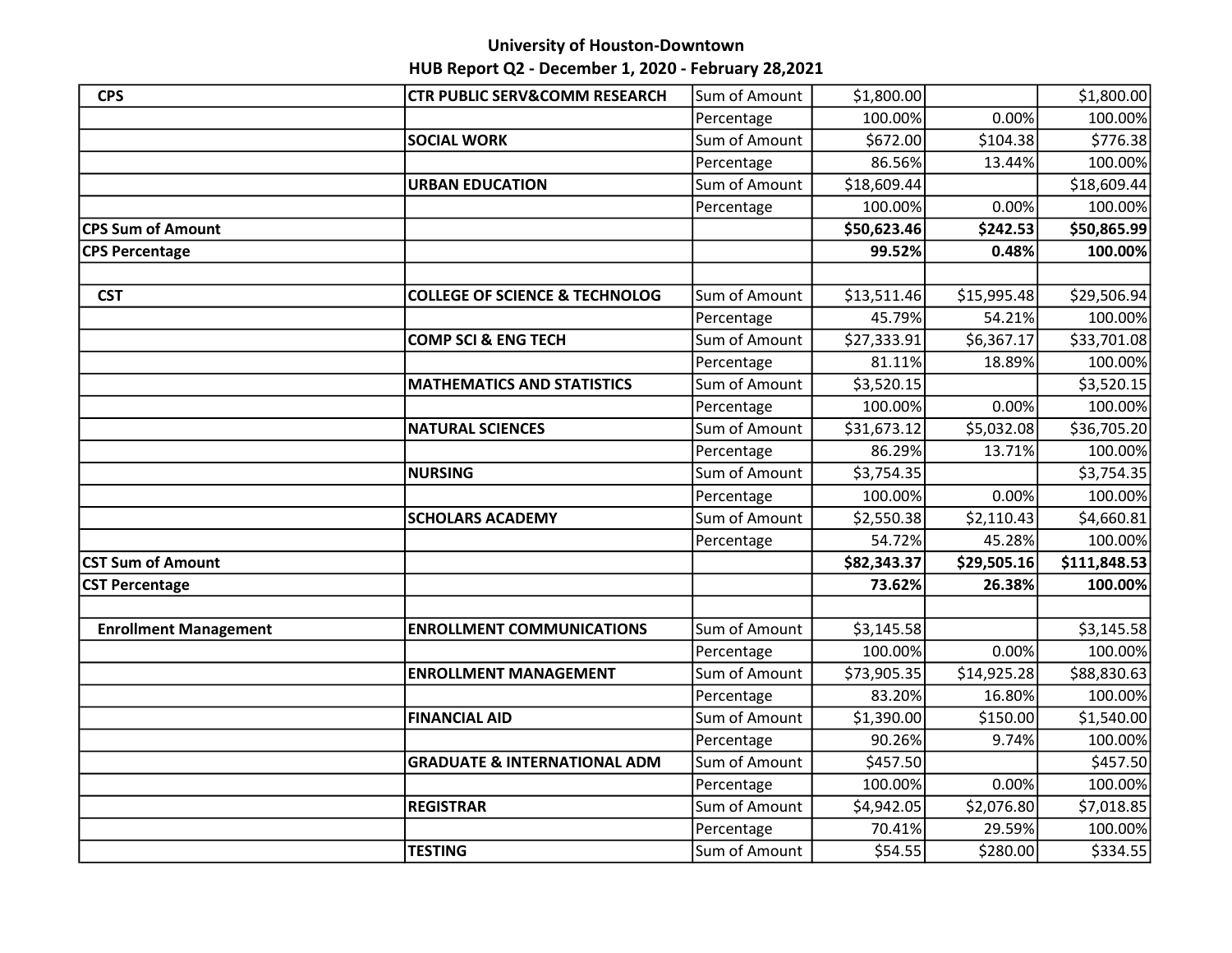# University of Houston-Downtown

HUB Report Q2 - December 1, 2020 - February 28,2021

| <b>Enrollment Management</b>               | <b>TESTING</b>                          | Percentage    | 16.31%       | 83.69%       | 100.00%        |
|--------------------------------------------|-----------------------------------------|---------------|--------------|--------------|----------------|
|                                            | <b>UNDERGRADUATE ADMISSIONS</b>         | Sum of Amount | \$915.00     | \$50.00      | \$965.00       |
|                                            |                                         | Percentage    | 94.82%       | 5.18%        | 100.00%        |
| <b>Enrollment Management Sum of Amount</b> |                                         |               | \$84,810.03  | \$17,482.08  | \$102,292.11   |
| <b>Enrollment Management Percentage</b>    |                                         |               | 82.91%       | 17.09%       | 100.00%        |
|                                            |                                         |               |              |              |                |
| <b>ESO</b>                                 | <b>EMPLOYMENT SVCS &amp; OPERATIONS</b> | Sum of Amount | \$18,062.55  | \$1,224.11   | \$19,286.66    |
|                                            |                                         | Percentage    | 93.65%       | 6.35%        | 100.00%        |
| <b>ESO Sum of Amount</b>                   |                                         |               | \$18,062.55  | \$1,224.11   | \$19,286.66    |
| <b>ESO Percentage</b>                      |                                         |               | 93.65%       | 6.35%        | 100.00%        |
|                                            |                                         |               |              |              |                |
| <b>Facilities Management</b>               | <b>FACILITIES MANAGEMENT</b>            | Sum of Amount | \$554,385.20 | \$724,877.38 | \$1,279,262.58 |
|                                            |                                         | Percentage    | 43.34%       | 56.66%       | 100.00%        |
| <b>Facilities Management Sum of Amount</b> |                                         |               | \$554,385.20 | \$724,877.38 | \$1,279,262.58 |
| <b>Facilities Management Percentage</b>    |                                         |               | 43.34%       | 56.66%       | 100.00%        |
|                                            |                                         |               |              |              |                |
| <b>Info Technology</b>                     | COMP / TELECOM & VIDEO NET              | Sum of Amount | \$68,628.55  | \$884.80     | \$69,513.35    |
|                                            |                                         | Percentage    | 98.73%       | 1.27%        | 100.00%        |
|                                            | <b>ENTERPRISE SYSTEMS</b>               | Sum of Amount | \$416,913.49 | \$125,149.71 | \$542,063.20   |
|                                            |                                         | Percentage    | 76.91%       | 23.09%       | 100.00%        |
|                                            | <b>INFORMATION TECHNOLOGY</b>           | Sum of Amount | \$9,262.58   | \$105,837.93 | \$115,100.51   |
|                                            |                                         | Percentage    | 8.05%        | 91.95%       | 100.00%        |
|                                            | <b>TECH LEARNING SERVICES</b>           | Sum of Amount | \$19,265.47  | \$16,854.66  | \$36,120.13    |
|                                            |                                         | Percentage    | 53.34%       | 46.66%       | 100.00%        |
|                                            | <b>TECH SERVICES</b>                    | Sum of Amount |              | \$86,449.25  | \$86,449.25    |
|                                            |                                         | Percentage    | 0.00%        | 100.00%      | 100.00%        |
|                                            | <b>USER SUPPORT SVCS</b>                | Sum of Amount | \$131,128.39 | \$2,180.00   | \$133,308.39   |
|                                            |                                         | Percentage    | 98.36%       | 1.64%        | 100.00%        |
| Info Technology Sum of Amount              |                                         |               | \$645,198.48 | \$337,356.35 | \$982,554.83   |
| Info Technology Percentage                 |                                         |               | 65.67%       | 34.33%       | 100.00%        |
|                                            |                                         |               |              |              |                |
| <b>MDCOB</b>                               | <b>ACCOUNTING &amp; INT'L BUSINESS</b>  | Sum of Amount | \$1,076.73   |              | \$1,076.73     |
|                                            |                                         | Percentage    | 100.00%      | 0.00%        | 100.00%        |
|                                            | <b>FINANCE &amp; MGMT INFO SYSTEMS</b>  | Sum of Amount | \$1,046.75   | \$14.37      | \$1,061.12     |
|                                            |                                         | Percentage    | 98.65%       | 1.35%        | 100.00%        |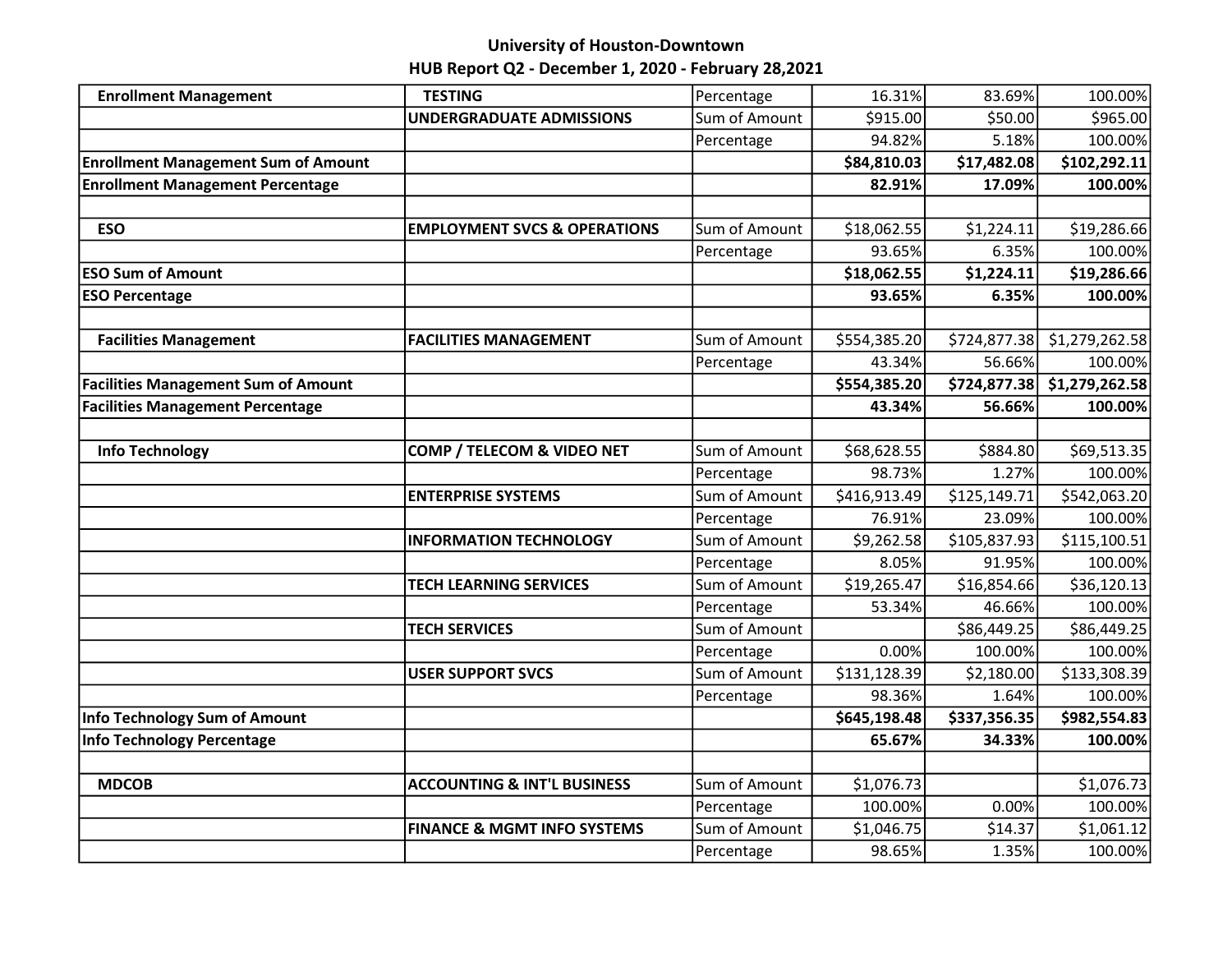### University of Houston-Downtown

# HUB Report Q2 - December 1, 2020 - February 28,2021

| <b>MDCOB</b>                       | <b>GEN BUS, MARKET &amp; SUPP CHAIN</b>  | Sum of Amount | \$692.75    |             | \$692.75    |
|------------------------------------|------------------------------------------|---------------|-------------|-------------|-------------|
|                                    |                                          | Percentage    | 100.00%     | 0.00%       | 100.00%     |
|                                    | <b>M DAVIES COLLEGE OF BUSINESS</b>      | Sum of Amount | \$66,302.47 | \$272.13    | \$66,574.60 |
|                                    |                                          | Percentage    | 99.59%      | 0.41%       | 100.00%     |
|                                    | <b>MGMT &amp; INSURANCE RISK MGMT</b>    | Sum of Amount | \$692.75    |             | \$692.75    |
|                                    |                                          | Percentage    | 100.00%     | 0.00%       | 100.00%     |
| <b>MDCOB Sum of Amount</b>         |                                          |               | \$69,811.45 | \$286.50    | \$70,097.95 |
| <b>MDCOB Percentage</b>            |                                          |               | 99.59%      | 0.41%       | 100.00%     |
|                                    |                                          |               |             |             |             |
| <b>President</b>                   | <b>CTR FOR DIVERSITY &amp; INCLUSION</b> | Sum of Amount | \$266.81    |             | \$266.81    |
|                                    |                                          | Percentage    | 100.00%     | 0.00%       | 100.00%     |
|                                    | OFFICE OF THE PRESIDENT                  | Sum of Amount | \$22,051.39 |             | \$22,051.39 |
|                                    |                                          | Percentage    | 100.00%     | 0.00%       | 100.00%     |
| <b>President Sum of Amount</b>     |                                          |               | \$22,318.20 |             | \$22,318.20 |
| <b>President Percentage</b>        |                                          |               | 100.00%     | 0.00%       | 100.00%     |
|                                    |                                          |               |             |             |             |
| <b>Public Safety</b>               | <b>EMERGENCY MANAGEMENT</b>              | Sum of Amount | \$199.81    |             | \$199.81    |
|                                    |                                          | Percentage    | 100.00%     | 0.00%       | 100.00%     |
|                                    | <b>ENVIRONMENTAL HEALTH &amp; SAFETY</b> | Sum of Amount | \$3,618.81  | \$1,312.50  | \$4,931.31  |
|                                    |                                          | Percentage    | 73.38%      | 26.62%      | 100.00%     |
|                                    | <b>POLICE</b>                            | Sum of Amount | \$10,267.05 | \$21,784.39 | \$32,051.44 |
|                                    |                                          | Percentage    | 32.03%      | 67.97%      | 100.00%     |
| <b>Public Safety Sum of Amount</b> |                                          |               | \$14,085.67 | \$23,096.89 | \$37,182.56 |
| <b>Public Safety Percentage</b>    |                                          |               | 37.88%      | 62.12%      | 100.00%     |
|                                    |                                          |               |             |             |             |
| <b>Student Affairs</b>             | <b>CAREER SERVICES</b>                   | Sum of Amount | \$15,801.57 |             | \$15,801.57 |
|                                    |                                          | Percentage    | 100.00%     | 0.00%       | 100.00%     |
|                                    | <b>DISABILITY SERVICES</b>               | Sum of Amount | \$8,440.66  | \$17,719.17 | \$26,159.83 |
|                                    |                                          | Percentage    | 32.27%      | 67.73%      | 100.00%     |
|                                    | <b>SPORTS &amp; FITNESS</b>              | Sum of Amount | \$4,062.79  |             | \$4,062.79  |
|                                    |                                          | Percentage    | 100.00%     | 0.00%       | 100.00%     |
|                                    | <b>STUD HEALTH SERVICES</b>              | Sum of Amount | \$329.25    |             | \$329.25    |
|                                    |                                          | Percentage    | 100.00%     | 0.00%       | 100.00%     |
|                                    | <b>STUDENT ACTIVITIES</b>                | Sum of Amount | \$3,293.00  | \$262.40    | \$3,555.40  |
|                                    |                                          | Percentage    | 92.62%      | 7.38%       | 100.00%     |